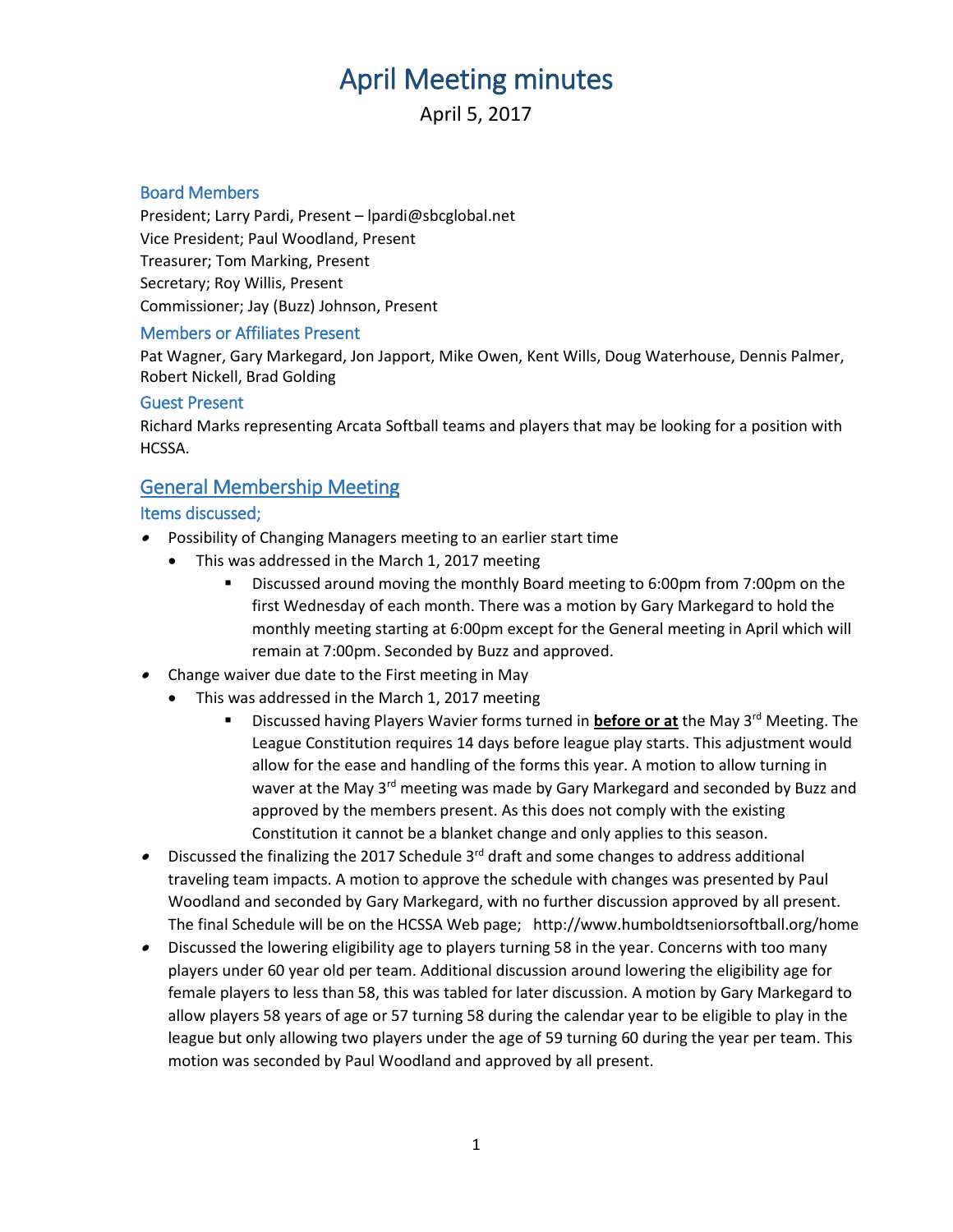# April Meeting minutes

April 5, 2017

- Discussed the 2017 season team membership fees. Treasurer Tom Marking presented that the existing fee of \$500 should be adequate for the year. No motions to changes the fee were presented.
- Discussed the outfield 50 foot line and the need for 5 out fielders. Concerns about the potential for collusions between fielders with 5 and also the potential for higher scoring games with only 4 fielders. Discussed the potential for games to run longer and visibility limitation at the CR late games. A motion by Brad Golding to reduce the number of players on the field from 11 to 10. This was seconded by Jay (Buzz) Johnson. The vote of the members present were 3 opposed and 12 for, motion was passed.
- Discussed the potential confusion over when a ball is considered to be on the grass to allow a batter to automatically reach first base. The issue was around if a fielder on an infield play catches the ball off the infield dirt but is carried by their momentum on to the grass. The consensus of members present was that this condition allows a play at first and is **not** an automatic base. Additional concerns about the sizes of the infield dirt at different fields but no conclusion were drawn and the rules stand as written.
- Discussion around the need to speed up the games. One primary concern was associated with the late game at CR but in general the need to move the games along quicker. A proposed 1 and 1 count, where each batter would start with a count of 1 ball and 1 strike was discussed. There was a motion for this but no second, and a straw poll was taken with mixed results. The consensus of those present was the manager could decide during a game to adopt this process if there appears to be a need.

## Adjourn General Meeting

# April Regular Meeting

## Approval of March Meeting Minutes

 Motion to approve March meeting minutes was made by Gary Markegard, seconded by Brad Golding, and approved by all present.

### Approval of Financial Report

• Tom Marking presented the financial report outlining an ending balance of \$2455.50 which with planned expenses (fields, balls, restrooms, etc.) and the team 2017 fees should cover the season. Tom also discussed the management of the Traveling Team fund with the HCSSA funds for a better understanding of roles and responsibilities. A motion to approve the financial report by Gary Markegard was seconded by Paul Woodland and approved by all present.

### Report of Commissioner

 The commissioner reported that he has potential new player and that Pierson should have two. Also remember the player release forms are due by the May meeting. Please get those into the Commissioner.